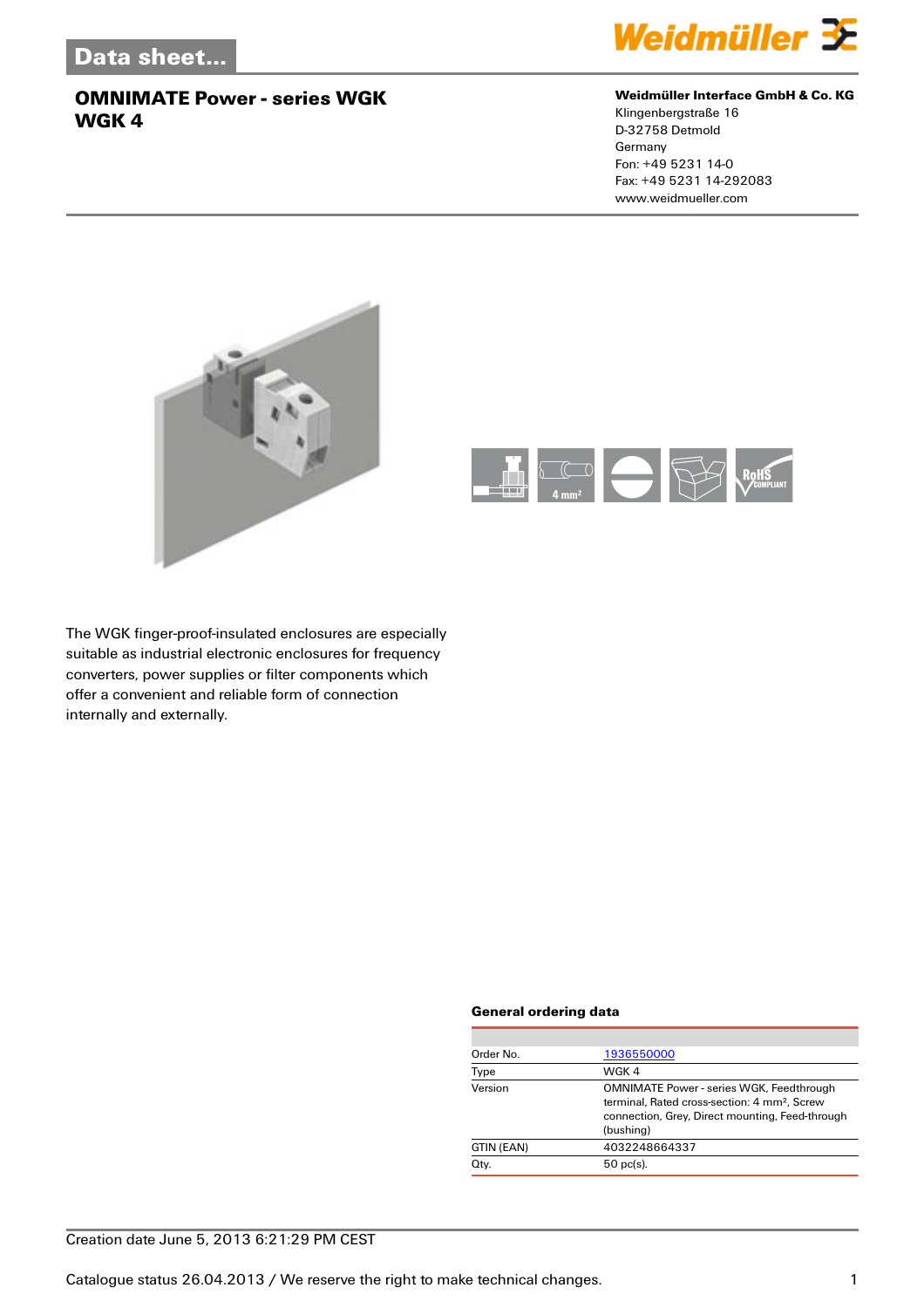# **Technical data**



#### **Weidmüller Interface GmbH & Co. KG**

Klingenbergstraße 16 D-32758 Detmold Germany Fon: +49 5231 14-0 Fax: +49 5231 14-292083

| <b>Dimensions and weights</b>                                                    |                                       |                                                                            |                        |
|----------------------------------------------------------------------------------|---------------------------------------|----------------------------------------------------------------------------|------------------------|
|                                                                                  |                                       |                                                                            |                        |
| Length                                                                           | 35.5 mm                               | Width                                                                      | 8.1 mm                 |
| Height                                                                           | 21.5 mm                               | Height of lowest version                                                   | 21.5 mm                |
| Net weight                                                                       | 8.64 <sub>g</sub>                     |                                                                            |                        |
| 2 clampable conductors with identical cross-section                              |                                       |                                                                            |                        |
| Wire connection cross section AWG.                                               |                                       | Wire connection cross section AWG,                                         |                        |
| max.                                                                             | <b>AWG 12</b>                         | min.                                                                       | <b>AWG 22</b>          |
| <b>Additional connection</b>                                                     |                                       |                                                                            |                        |
| <b>Blade size</b>                                                                | $0.6 \times 3.5$ mm                   | Clamping screw                                                             | M 3                    |
| <b>Rated current</b>                                                             | 32 A                                  | Tightening torque, max.                                                    | $0.8$ Nm               |
| Tightening torque, min.                                                          | $0.6$ Nm                              |                                                                            |                        |
| <b>Conductors suitable for clamping</b>                                          |                                       |                                                                            |                        |
|                                                                                  |                                       |                                                                            |                        |
| Wire connection cross section AWG,                                               |                                       | Wire connection cross section AWG,                                         |                        |
| max.<br>Wire connection cross section, finely                                    | <b>AWG 12</b>                         | min.<br>Wire connection cross section, finely                              | <b>AWG 22</b>          |
| stranded with wire-end ferrules DIN                                              |                                       | stranded with wire-end ferrules DIN                                        |                        |
| 46228/1, rated connection, max.                                                  | $4 \text{ mm}^2$                      | 46228/1, rated connection, min.                                            | $0.5$ mm <sup>2</sup>  |
| Wire connection cross section, finely<br>stranded, max.                          | $4 \text{ mm}^2$                      | Wire connection cross section, solid<br>core max. rated connection         | $6 \text{ mm}^2$       |
| Wire connection cross section, solid                                             |                                       | Stripping length                                                           |                        |
| core, max, rated connection                                                      | $0.5$ mm <sup>2</sup>                 |                                                                            | 8 mm                   |
| <b>Rated data to IEC</b>                                                         |                                       |                                                                            |                        |
|                                                                                  |                                       |                                                                            |                        |
| Current at maximum wires                                                         | 41 A                                  | Pollution severity                                                         | 3                      |
| Rated cross-section                                                              | $4 \, \text{mm}^2$                    | Rated current                                                              | 32 A                   |
| Rated impulse withstand voltage<br><b>Standards</b>                              | 6 kV<br>IEC 60947-7-1                 | Rated voltage                                                              | 250V                   |
|                                                                                  |                                       |                                                                            |                        |
| <b>Technical data</b>                                                            |                                       |                                                                            |                        |
|                                                                                  |                                       |                                                                            |                        |
| <b>Blade size</b><br>Clamping range, rated connection, min. 0.05 mm <sup>2</sup> | $0.6 \times 3.5$ mm                   | Clamping range, rated connection, max. 6 mm <sup>2</sup><br>Clamping screw | M <sub>3</sub>         |
| Gauge to IEC 60947-1                                                             | A3                                    | Number of connections                                                      | 2                      |
| Stripping length, rated connection                                               | 8 mm                                  | Tightening torque, max.                                                    | 0.8 Nm                 |
| Tightening torque, min.                                                          | 0.6 Nm                                |                                                                            |                        |
| <b>Technical specification</b>                                                   |                                       |                                                                            |                        |
|                                                                                  |                                       |                                                                            |                        |
| Colour of insulating material                                                    | Grey                                  | Connection direction                                                       | on side                |
| End cover plate required                                                         |                                       | Installation advice                                                        | Direct mounting, Feed- |
|                                                                                  | No                                    |                                                                            | through (bushing)      |
| Product family                                                                   | <b>OMNIMATE Power - series</b><br>WGK |                                                                            |                        |
| <b>CSA ratings data</b>                                                          |                                       |                                                                            |                        |
|                                                                                  |                                       |                                                                            | 300V                   |
| Certificate No. (CSA)<br>Current size B (CSA)                                    | 200039-1830694<br>30 A                | Voltage size B (CSA)<br>Wire cross section max. (CSA)                      | 10 AWG                 |
| Wire cross section min. (CSA)                                                    | 30 AWG                                |                                                                            |                        |
|                                                                                  |                                       |                                                                            |                        |

### Creation date June 5, 2013 6:21:29 PM CEST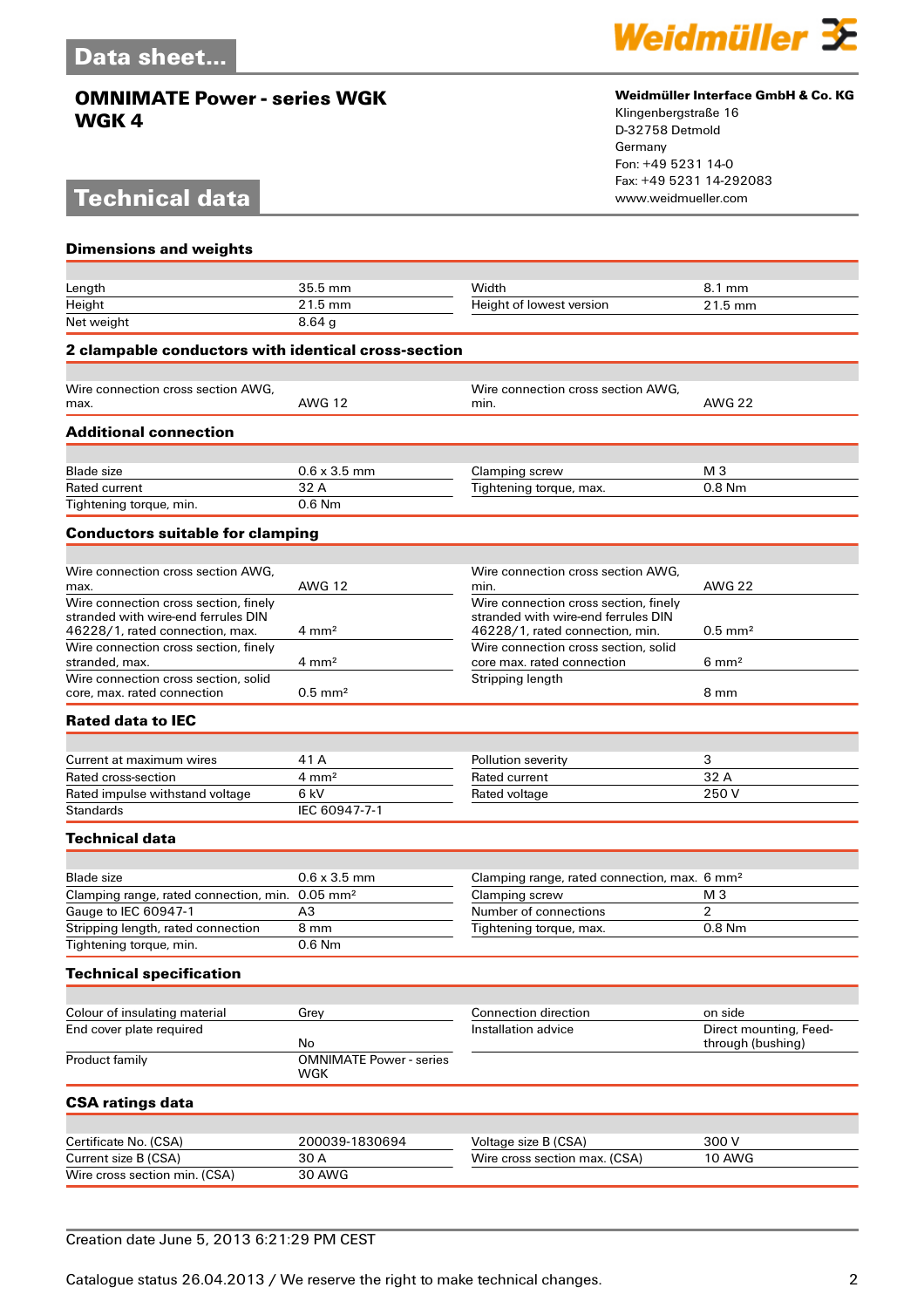# **Technical data**

**UL ratings data**



#### **Weidmüller Interface GmbH & Co. KG**

Klingenbergstraße 16 D-32758 Detmold Germany Fon: +49 5231 14-0 Fax: +49 5231 14-292083

| Certificate No. (cURus)                         | E60693VOL1SEC84 | Conductor size Factory wiring max.                                                           | <b>10 AWG</b> |
|-------------------------------------------------|-----------------|----------------------------------------------------------------------------------------------|---------------|
|                                                 |                 | (cURus)                                                                                      |               |
| Conductor size Factory wiring min.<br>(cURus)   | <b>30 AWG</b>   | Conductor size Field wiring max. (cURus)<br><b>10 AWG</b>                                    |               |
| Conductor size Field wiring min. (cURus) 30 AWG |                 | Current size B (cURus)                                                                       | 30 A          |
| Current size C (cURus)                          | 30 A            | Current size D (cURus)                                                                       | 10 A          |
| Voltage size B (cURus)                          | 300 V           | Voltage size C (cURus)                                                                       | 150 V         |
| Voltage size D (cURus)                          | 300 V           |                                                                                              |               |
| <b>Material data</b>                            |                 |                                                                                              |               |
| Material                                        | Wemid           | Colour                                                                                       | Grey          |
| UL 94 flammability rating                       | $V-0$           |                                                                                              |               |
| <b>Classifications</b>                          |                 |                                                                                              |               |
|                                                 |                 |                                                                                              |               |
| <b>ETIM 3.0</b>                                 | EC001283        | <b>UNSPSC</b>                                                                                | 30-21-18-11   |
| eClass 5.1                                      | 27-14-11-34     | eClass 6.2                                                                                   | 27-14-11-34   |
| eClass 7.1                                      | 27-14-11-34     |                                                                                              |               |
| <b>Notes</b>                                    |                 |                                                                                              |               |
| Notes                                           |                 | • Metal walls: 1 #96 2.5 mm = 400 V; 2.5 #96 6 mm = 250 V; plastic walls: 1 #96 6 mm = 500 V |               |
| <b>Approvals</b>                                |                 |                                                                                              |               |
| Approvals                                       |                 |                                                                                              |               |
|                                                 |                 | SB. <b>ATT</b>                                                                               |               |
| <b>ROHS</b>                                     | Conform         |                                                                                              |               |